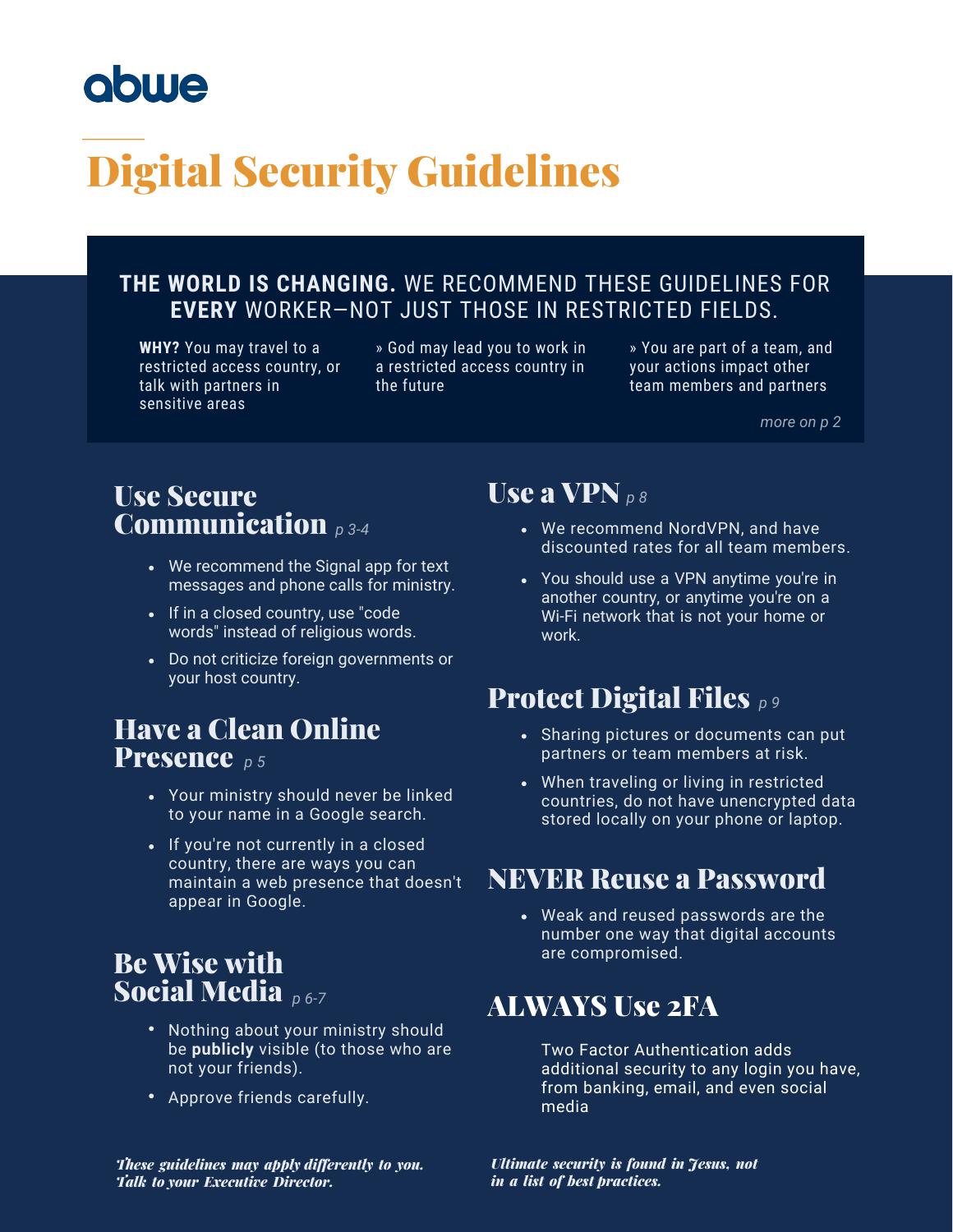#### abwe

## DIGITAL SECURITY GUIDELINES

## Why These Guidelines

The world is rapidly changing, and those hostile to the gospel use technology as their primary tool to identify believers. From hacking, cyber tracking, or even Googling, technology is an easy tool to target unsuspecting people who are careless with their digital activity.

The goal is to give you principles to protect yourself, your team, and your partners—while still allowing you to build your support team and share how God is working through you.

### $\triangleright$  One of the greatest risks to missionaries is having poor digital habits, which can lead to being arrested or expelled.

The guidelines in the following pages are not meant to be all-inclusive, but are meant to be a framework and starting point for you to assess your own digital security.

## Use Common Sense Digital Discernment

- Use strong passwords, and don't reuse passwords for different sites.
- Keep your Operating Systems up to date with any software patches that are released.
- Keep your laptop and phone locked when not with you.
- If in doubt, ask the leadership team for guidance.

### *DO... DON'T...*

- Don't open or interact with suspicious emails.
- Don't plug thumb drives into your laptop if you don't know and trust the source.
- Don't use public phone charging stations.
- Don't share team or partner details to unsolicited strangers.
- Don't check your "work" email in sensitive countries without a VPN.

If you are ever unsure or uneasy about something related to digital security, ask your Executive Director. Your team members and leadership would love to help.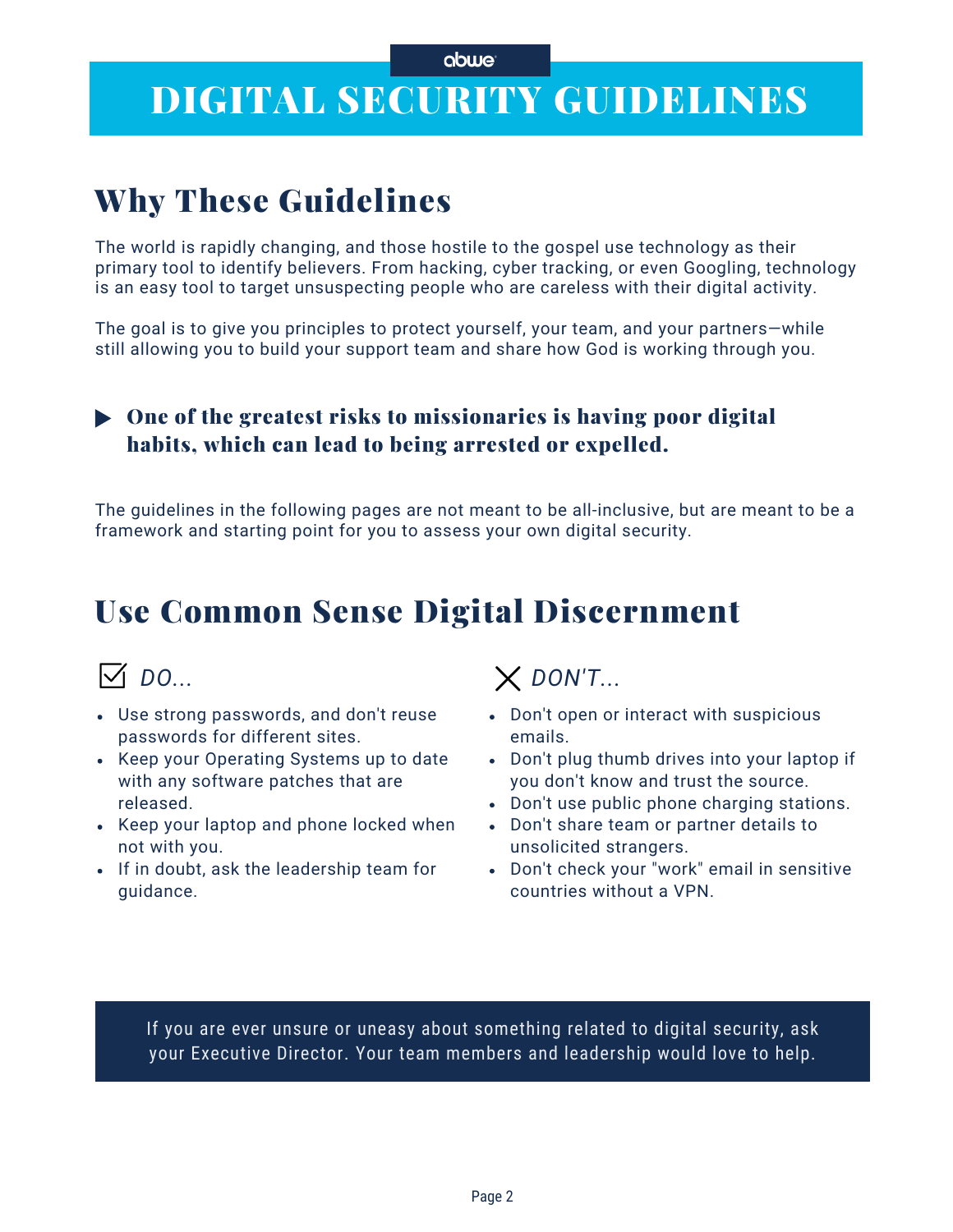## DIGITAL SECURITY GUIDELINES

## **1** Use Secure Communication

### Part 1: Use Secure Apps

Governments or even just other apps can easily intercept some forms of communication (like text messaging). When you're messaging with other people, the goal is that the messages are only read by you and those you intend.

When approaching communication, it is not as simple as "secure" or "not secure." Rather, it is varying shades and degrees of security and safety. These levels are impacted by the app you're using, your country, and other factors.

Normal texting is one of the least secure ways of communicating. We recommend using the Signal app for messaging with other team members.



Email is only as secure as the other person receiving it. In general, assume that email is not secure.

### "Email is the easiest to spy on."

-Micah Lee, Director of Information Security for the Intercept



\*Many factors impact whether something is secure or not secure. This is not meant to be a definitive quide to the security or quality of apps, but rather it highlights that while it may be equally easy to send messages to *others using any of these methods, it's not equally secure.*

### IF YOU LIVE OR PRIMARILY WORK IN A "SAFE" COUNTRY

- Using encrypted or secure [communication](https://support.google.com/webmasters/answer/93710?hl=en) may not be a huge concern for you, but it could be for the recipient.
- Even if you aren't messaging WITH someone in a restricted access country, messaging ABOUT someone in a restricted access country could still put that person at risk.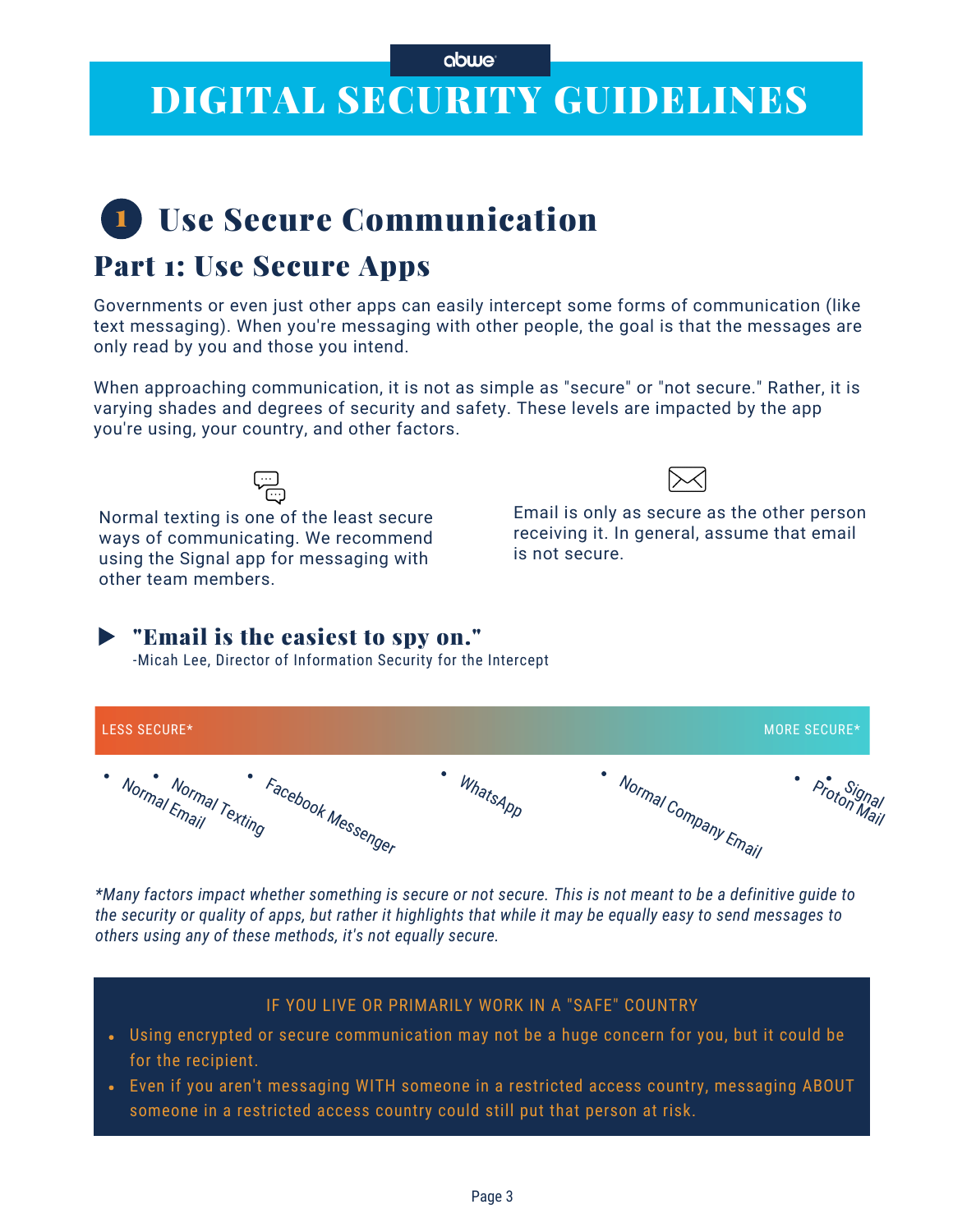## DIGITAL SECURITY GUIDELINES

## **1** Use Secure Communication Part 2: Change your vocabulary

Since government actors have the ability to access our messages, it's wise to use language that does not raise alarms.

Much like there are certain words that raise alarms when said in an airport context, there are certain religious words that raise alarm to other governments. Building a practice of avoiding these will help you fly under the radar when it comes to your communication.

Here are a few principles to keep in mind as you communicate:

- 1. You don't want to be linked (or link others) to conversion work
- 2. Do not talk negatively about your host country or foreign countries
- Be sensitive when talking about our national partners 3.

### It's possible to stay in touch and have fruitful conversations without using alarming keywords.

SAY: Worker or Team Member The Company Good News Shared Dunked Word Father/Son INSTEAD OF SAYING: Missionary ABWE Gospel Witnessed/Evangelized Baptized Bible/Scripture God/Jesus

Here are examples of how changing your vocabulary can protect your conversations:

This list is not meant to be all-inclusive or definitive. It is to show you how you can omit religious words from your conversations with others and still communicate about your life without it sounding like a religious conversation.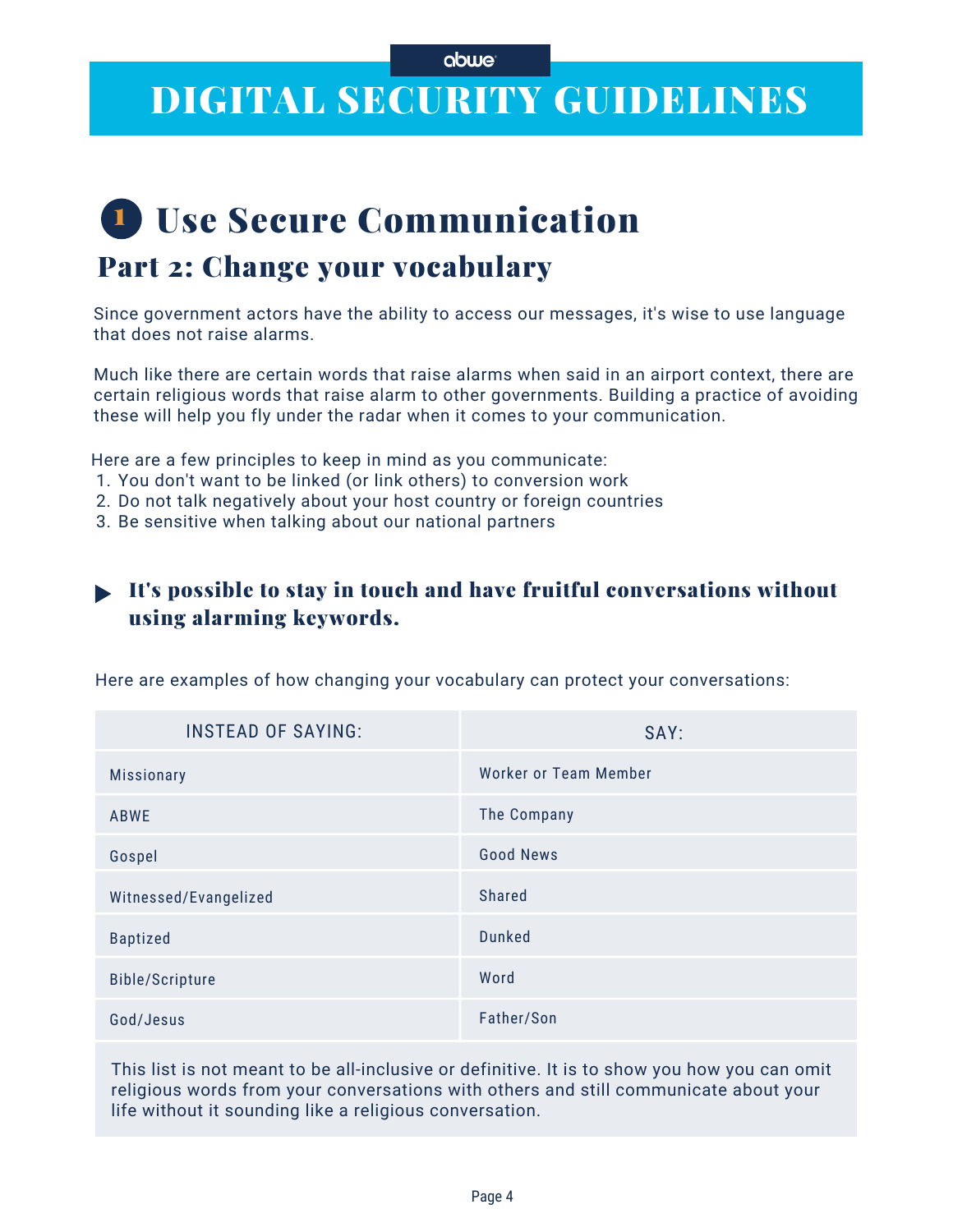## DIGITAL SECURITY GUIDELINES

# 2 Have a Clean Online Presence

When applying for a visa to other countries, they often use the internet to see if you're linked to any sort of mission work. Furthermore, your connection to partners can jeopardize their ministry by your openness.

### Even if you aren't living in a restricted access country, you may travel to one or have communication with team members and partners living in one.

#### IF YOU LIVE OR PRIMARILY WORK IN A RESTRICTED ACCESS COUNTRY

- You should not have your ministry listed anywhere on the internet, especially on supporting churches' websites.
- Your picture, name, and location are all sensitive pieces of information that should never be linked to you or your ministry.

### IF YOU LIVE OR PRIMARILY WORK IN A "SAFE" COUNTRY

You and your leadership may decide to avoid appearing in Google searches by using these tips:

- If possible, avoid use your last name on any sites that directly talk about your ministry.
- If there are sites who want to list your work or missions bio, request that the webmaster set the page to "noindex." Find instructions at [abwe.org/noindex](https://support.google.com/webmasters/answer/93710?hl=en)
- . It's OK if you can be identified as a Christian online, or someone who travels to other countries. But try not to be identified digitally as someone involved with foreign mission (conversion) work.

Periodically search your name in Google to see if you appear on any unexpected websites or pages. If so, reach out to them and ask them to remove that content.

A stranger should not be able to use the internet to identify you as being in full-time ministry, or involved in conversion work, regardless of where you live.

### **These guidelines are important to share with your supporters and** supporting churches. Verify your supporting churches are not accidentally posting about you or your ministry.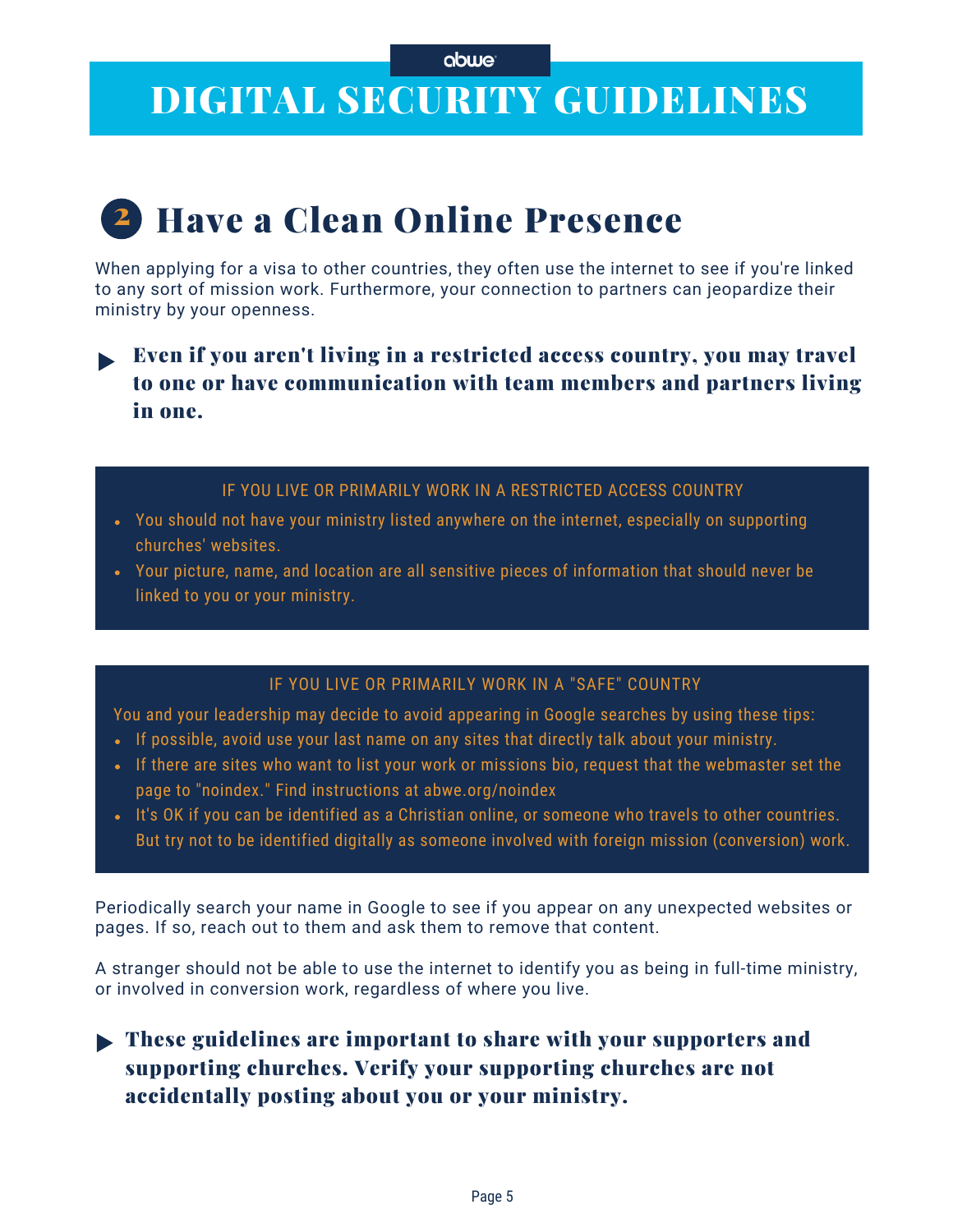## DIGITAL SECURITY GUIDELINES

## **3 Be Wise with Social Media**

## Part 1: Platform Introductions

One of the most common ways that people and ministries are jeopardized is through social media. It's great for staying in touch with family, friends, and supporters, but there is often far more information on it about us than we realize.

For many team members, the benefits of using social media far outweigh the risks—if done with wisdom, and the right settings.

### The primary concern with social media is *not* that you'll be identified as a Christian, but that you'll be linked to conversion work, or that you would shame your host country, government, or religious leaders.

Don't let any posts about your ministry be seen by those who are not your friends. Don't let your friend list be public.

If you use a Facebook group to keep your supporters informed, make sure it is set to secret, not just private.

*To see what your account looks like to those you haven't approved as friends, go to your profile -> Click on the three dots under your header picture -> Click "View As."*

reviewed so they don't unnecessarily link to people who fall under these guidelines.

Ministry videos should be carefully

If you use Twitter to publish ministry updates, make your account private, and ensure that there isn't sensitive information in your profile.

### ට

If you use Instagram to publish ministry updates, make your account private, and ensure that there isn't sensitive information in your profile.

### inl

If you list ministry jobs in your LinkedIn profile, ensure that only your connections can see them.

### IF YOU LIVE OR PRIMARILY WORK IN A RESTRICTED ACCESS COUNTRY

It's best to assume that any information you publish, even if limited to just your friends, will be read by your host government.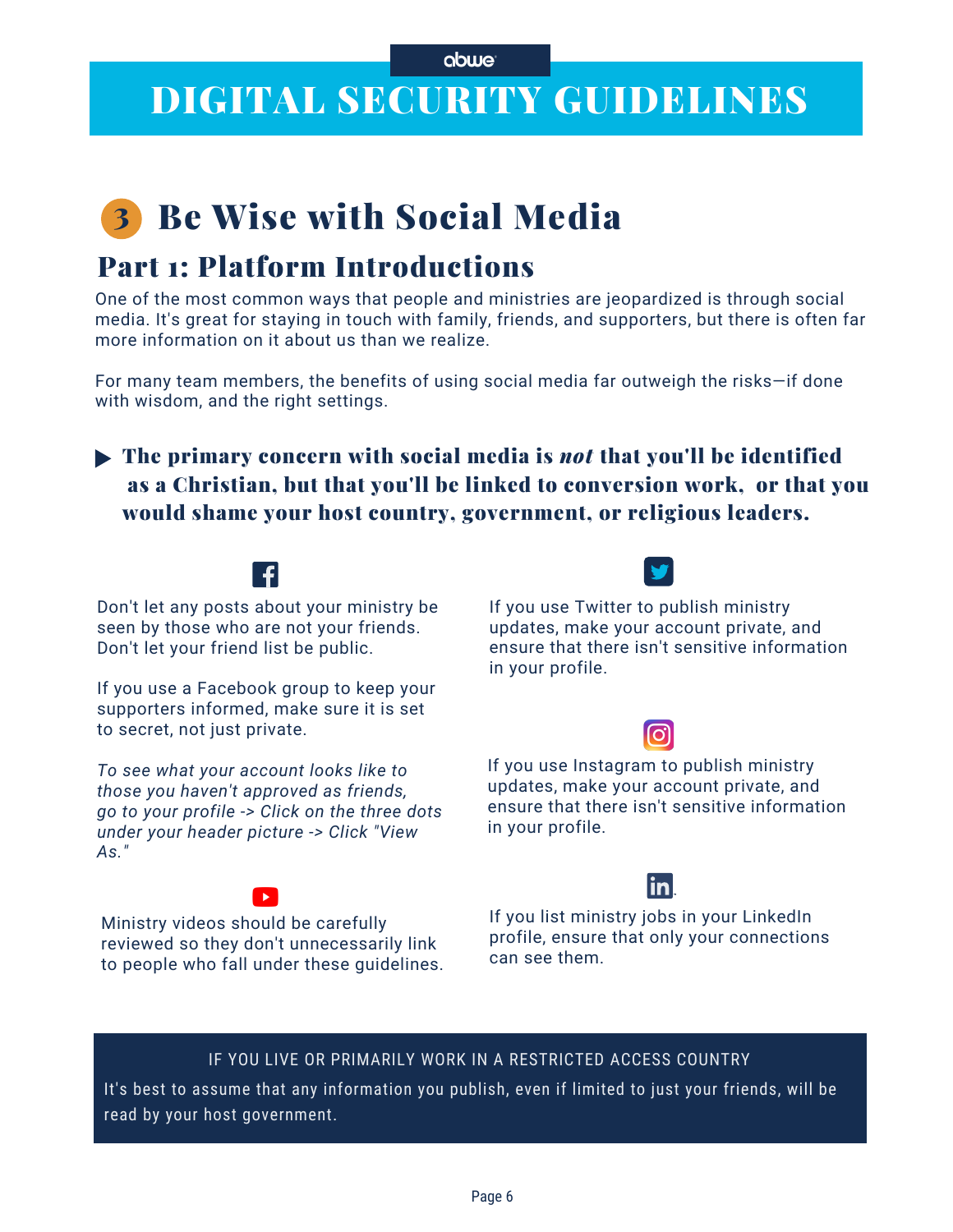#### abwe

## DIGITAL SECURITY GUIDELINES

# 3 Be Wise with Social Media

## Part 2: Understanding Data Points

There are many ways that social media platforms gather and display data about you that can jeopardize you or your team members and partners. Here are some of the big ones to watch out for:



#### **Friends/Connections**

Your friends list should always be private. Much like in real life, who you are friends with reveals a lot about you.

*We've known of people who have been denied tourist visas into India because their friend list was public, and they were friends with too many Indians on facebook.*



#### **Location Services & Checkins**

Many social media apps track your location, even when you aren't using it. Turn off location services for every app that doesn't need it. If you can do so via your OS, that's even better.

#### **Off-App data collection**

Many social media apps can collect data about you even when you aren't on their app or website.

If someone else posts a photo of you and tags you in it, it could be visible to the world, betraying your friends, location, or other sensitive data. Change privacy settings so you have to approve it first.



#### **Likes**

**Photos**

What you "like" reveals your heart and priorities. If that is public (to everyone or unbelieving friends), it could jeopardize your ministry.

*What are things you liked 5 or 10 years ago that are still on your profile?*



#### **Posts**

What you posts matters too! Posts that link you to conversion work are more sensitive than posts that identify you as a believer. Use wisdom depending on your home country and who you're posting about.

### Watch our online tutorial of how to change your settings. Visit abwe.org/social-media-checkup

Take these into consideration as you use social media; they will go a long way in protecting your ministry.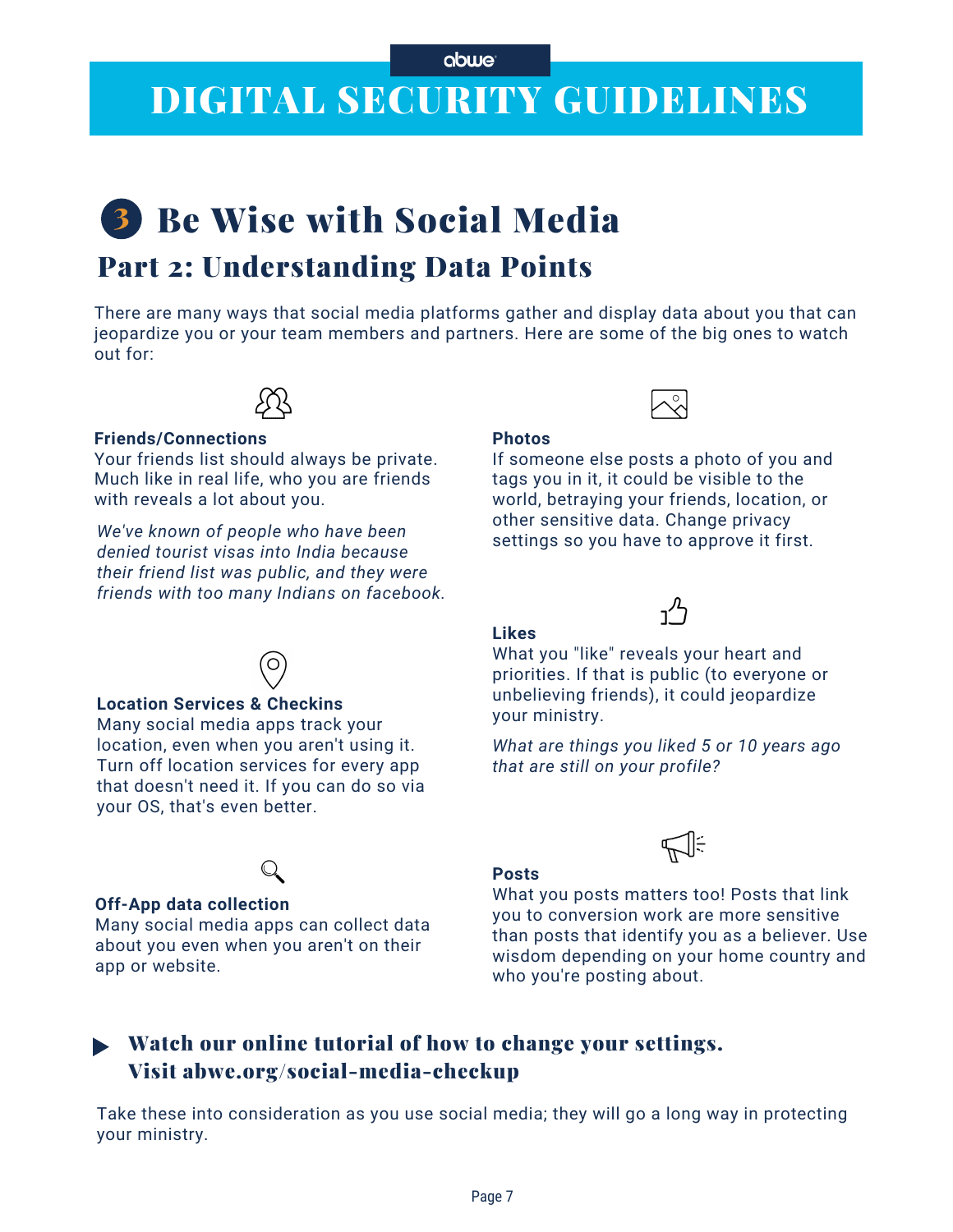#### abwe

## DIGITAL SECURITY GUIDELINES

## Use a VPN (Virtual Private Network) 4

It's easy for others to intercept your web traffic and even see what websites you are going to (and other sensitive information) when you use public internet, or internet in other countries. A VPN adds security that keeps your browsing safe.

There are many VPNs that you can choose from, but an industry leader that we recommend is NordVPN (nordvpn.com).

This VPN can work on Windows, macOS, Linux, iOS, Android, and Android TV. There are also proxy extensions for Chrome and Firefox.

We have negotiated special rates (60% off their lowest rate) for all of our team members with NordVPN, and can have the funds come directly from your ministry account. The cost is \$37 annually.

To request a VPN, just send an email to itsupport@abwe.org.

Each family will be given 6 different VPN licenses, so your family can use one account on multiple laptops and phones.

### **EXAMPLE 2.5 Learn how to set up your VPN at nordvpn.com/tutorials**

#### IF YOU LIVE OR PRIMARILY WORK IN A RESTRICTED ACCESS COUNTRY

Use a VPN for any work conversations, browsing, or when you don't want someone else to have access to your entire current internet activity.

#### IF YOU LIVE OR [PRIMARILY](https://support.google.com/webmasters/answer/93710?hl=en) WORK IN A "SAFE" COUNTRY

Use a VPN anytime you're not at your home or office.

Using a VPN will add a layer of security to all of your digital communication. If you are video chatting from overseas, we recommend you only do so with a VPN turned on.

**\*Please note that those in East Asia have different VPN guidelines.**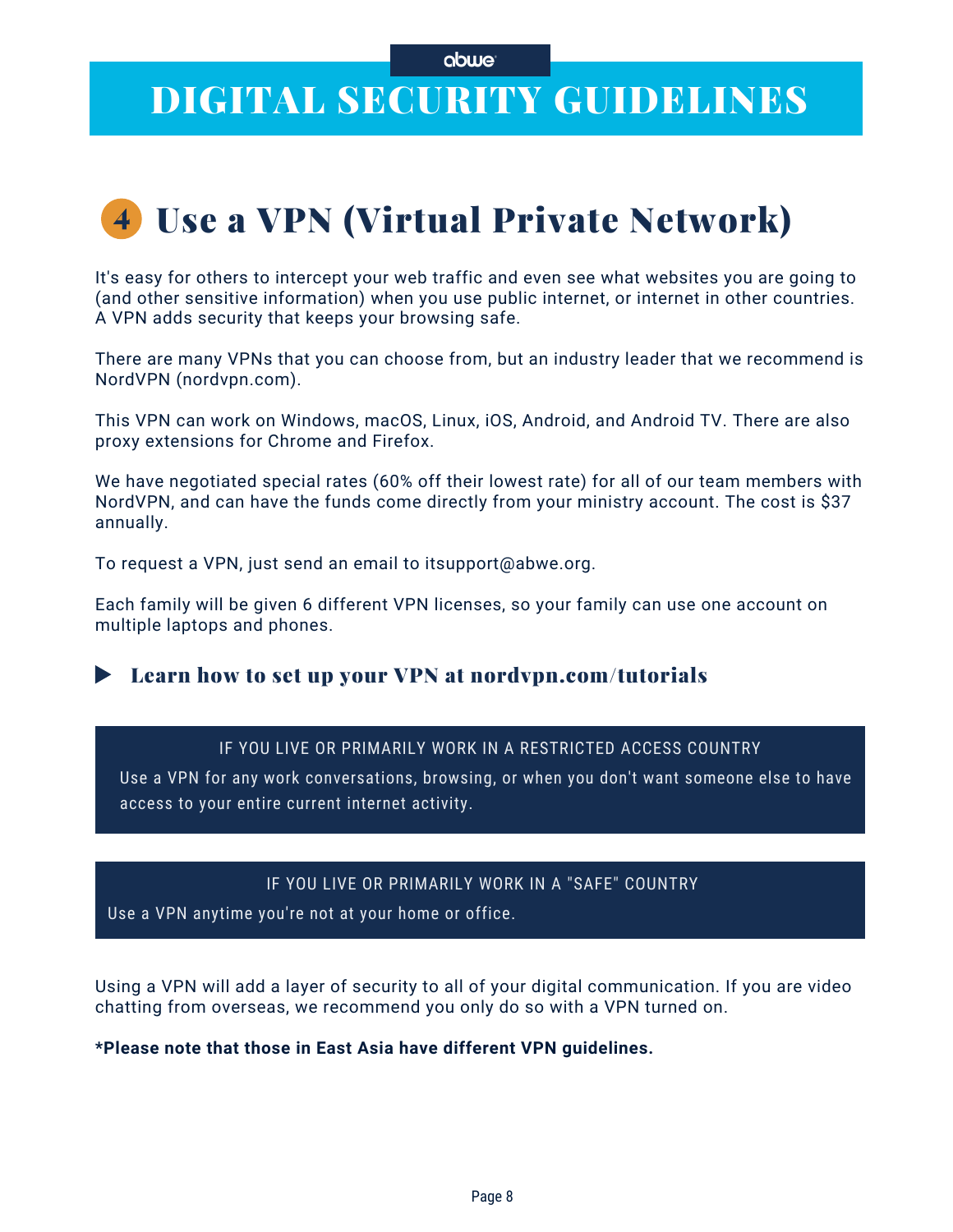## DIGITAL SECURITY GUIDELINES

## 5 Protect Digital Files

Much like when you hand a physical file to someone, it is out of your control what that person does with it, or who they share it with.

The same is true with digital files (pictures, video, audio, word docs, etc)—only more so. Careless uploading of files could put others and their ministries in danger.

- Anything you send to all of your supporters has the risk of being forwarded, posted, or used in a way you did not intend.
- Always request that supporters not post or forward your support emails, but do not assume that will always be honored.

Remember that email is not very secure to begin with, and it's even more true with bulk emails. Do not include people who live in hostile countries on your update list.

### IF YOU LIVE OR PRIMARILY WORK IN A RESTRICTED ACCESS COUNTRY

- Minimize the data you store on your phone and laptop.
- Use laptop encryption, and strong passwords.
- Only upload files to cloud storage (ie, Google Drive) while using a VPN
- Use caution when emailing files

### IF YOU LIVE OR [PRIMARILY](https://support.google.com/webmasters/answer/93710?hl=en) WORK IN A "SAFE" COUNTRY

- When traveling to restricted access countries, do not have sensitive files, pictures, or contacts on your phone or laptop
- Digital security is not just about protecting yourself and your ministry,  $\blacktriangleright$ but about protecting your team members, partners, and other believers around the world.